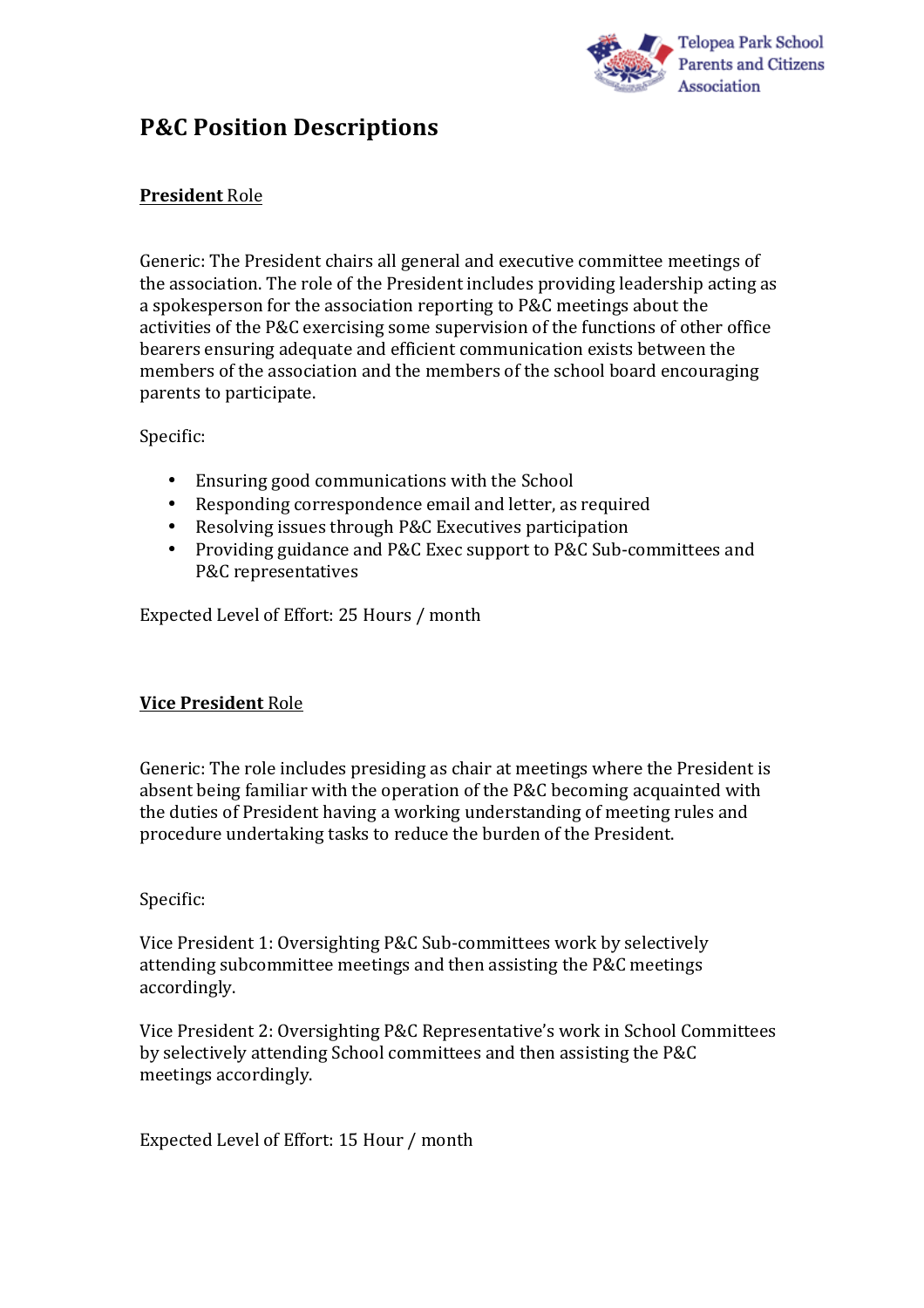# **Secretary** Role

The Telopea Park School P&C Secretary is part of the P&C Executive. In addition, the primary responsibilities of this position are to:

- . prepare and circulate P&C meeting agendas
- . record and circulate minutes from P&C meetings
- . maintain contact lists for P&C position holders
- . maintain an actions list from meetings

The demands of this position can fluctuate but on average requires a minimum commitment of 10 hours per month.

# **Treasurer** Role

The Telopea Park School P&C Treasurer is part of the P&C Executive. The position of Treasurer entails:

- Receipt and care of all P&C monies.
- Payment of authorised bills from P&C funds.
- Bookkeeping of P&C accounts.
- Organising insurance for the  $P&C$ .
- Reporting to P&C members on a regular basis the receipts and payments handled.
- Preparing a Financial Statement of Income and Expenditure and a Balance Sheet for the audit of the  $P&C$  books.

The demands of the role vary throughout the year. In the first half of the year the hours needed are minimal, but at least 10 hours a month is needed in the second half of the year. In addition, at least a full days work is needed to manage fete financial matters. 

# **Public Officer Role**

The Public Officer is a member of the P&C Executive. In addition, the main role of the Public Officer is to act as a contact point between the  $P \& C$  Committee and the Office of Regulatory Services (ORS). This involves lodging an Annual Return with the ORS and notifying them of any changes, such as changes to the Committee or changes to Committee objects or rules.

The Public Officer role requires around 10-15 hours annually.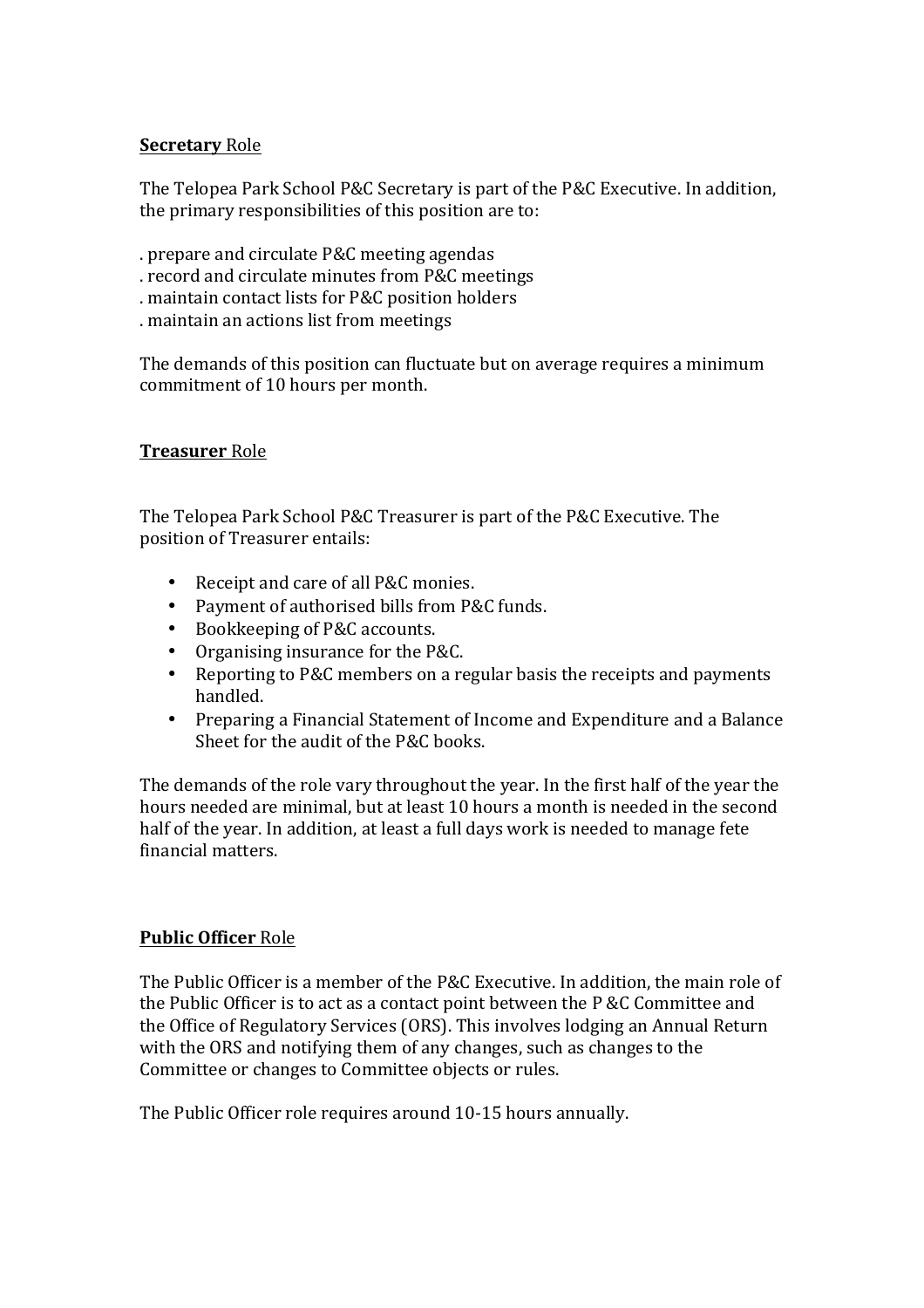

# **P&C Delegate** Role

The Telopea Park School P&C Secretary is part of the P&C Executive. In addition, the primary responsibilities of this position are to:

- . attend the monthly meeting of P&C Council (in Stirling, lastly approx 2.5hrs)
- . represent the views of the P&C at Council meetings
- . report back to the association on the meetings
- . initiate discussion on system education issues

The demands of this position can fluctuate but requires a commitment of around 6 hours per month. 

# **P&C Communications Officer Role**

The Communications Officer is part of the P&C Executive and manages the Telopea P&C website (at www.telopeapnc.org.au) including:

 $\cdot$  ongoing management of content to ensure the site is current and up-to-date;

· promotion of P&C activities online such as the Fete and Raffle; 

 $\cdot$  publishing relevant P&C documents such as minutes as required; and

 $\cdot$  attending to occasional emails to the webmaster@telopeapnc.org.au email address. 

The time commitment is estimated to be 4-5 hours per month including meetings. 

# **Assistant Secretary Role**

Supports the P&C Secretary by a) undertaking the Secretary's role if he/she is unavailable to attend P&C meeting/s and b) providing additional administrative support as needed/requested.

# **Assistant Treasurer** Role

Supports the P&C Treasurer by a) undertaking the Secretary's role if he/she is unavailable to attend P&C meeting/s and b) providing additional administrative support as needed/requested.

# **Grants Officer** Role

Develops contacts and applies for relevant grants. The role requires liaising with the school as applications depended on the preferences and commitment of the school.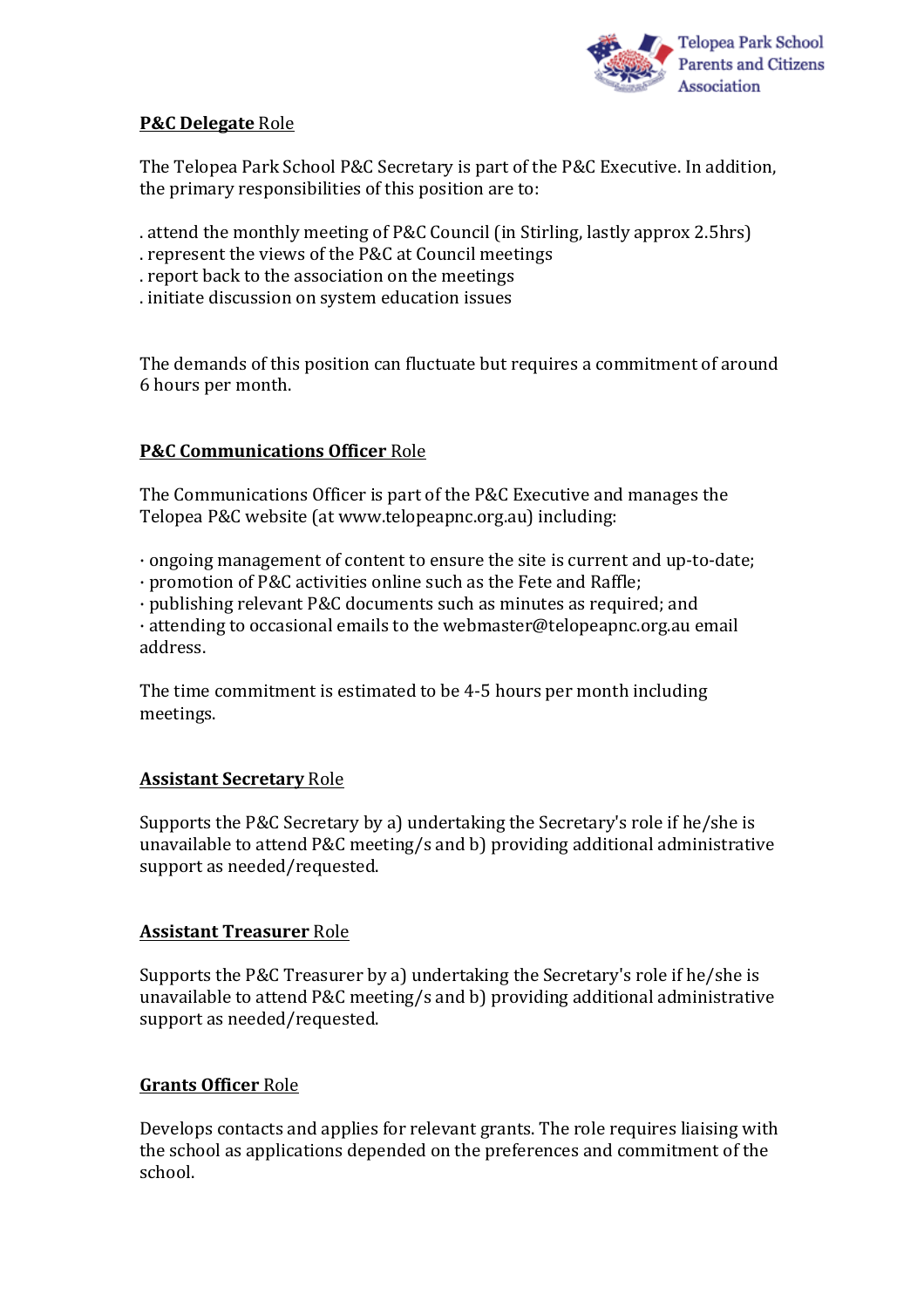# **Lost Property Coordinator** Role

This position involves sorting the cupboards every 1-2 weeks. Items need to be separated into named and unnamed items. The job is easier and more enjoyable if there are two people.

# **P&C Sub-Committees**

The P&C Association welcomes parents and carers who are keen to support the school and help raise funds. Support and fundraising services are structured in the form of the P&C sub-committees. They coordinate their own activities but report to the P&C Executive.

# **Fundraising and Sponsorship Sub-committee**

This committee will ensure a coordinated approach to P&C fundraising activities and obtaining much needed sponsorship and grants for the fete, raffle and other activities. Team leaders are required for both the fete and the raffle to start organising these events from quite early in the year.

#### **Bon Appetit Telopea Sub-committee**

Bon Appetit are passionate about wellness, health, good food and celebrating culture through food. They are interested in working with the school community to assist Telopea Park School reflect these values through their activities, learning strategies, celebrations and food events. If you share these passions and would like to become involved, then please contact the committee at bonappetit.telopea@gmail.com or come along to one of the scheduled  $P\&C$ meetings where members of this committee and others will be in attendance.

#### **Before and After School Care**

This sub-committee oversees the Before and After School Care Program which is run as a fully licenced and accredited out of school hours care provider with permanent and casual staff. It comprises a Chair, Treasurer and Secretary. Subcommittee meetings are held once a term and all parents are invited to attend.

#### **Primary Playground Sub-committee**

The P&C has allocated a significant amount of funding for projects related to the revitalization of the primary playground. This committee will liaise closely with the school in determining the parameters of these projects and for progressing the ideas put forward from last vear's committee regarding a master plan to guide all smaller projects. This is an important sub-committee as the primary school playground will be experiencing an increase in child numbers from 2015 onwards.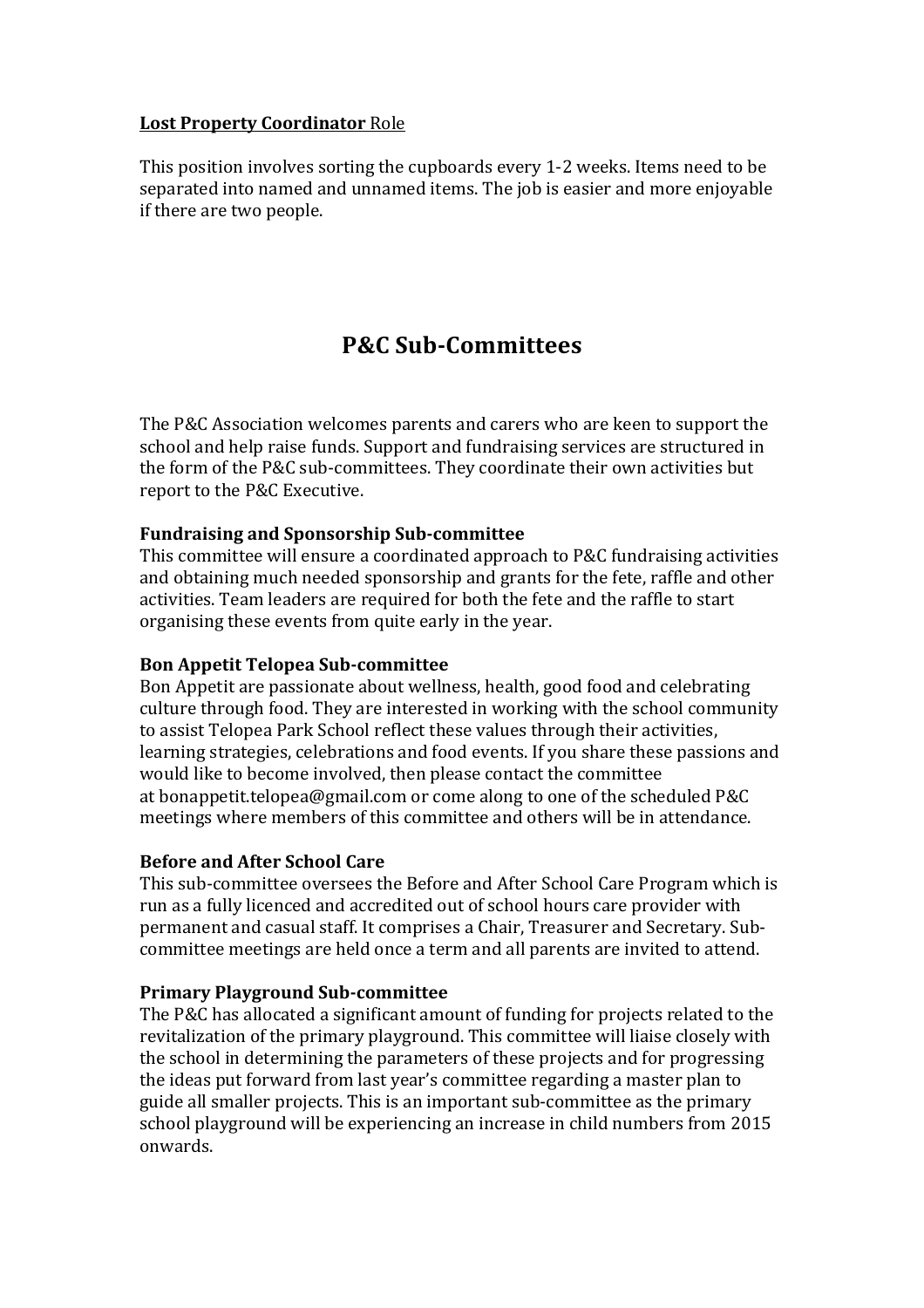

### **Music Sub-Committee**

This sub-committee supports and promotes musical activities within and beyond the school. A web newsletter is released periodically to keep Telopea families upto-date with musical happenings in our community.

### **Traffic Sub-committee**

This committee looks at traffic issues around the school and how to improve safety for students. If driver behaviour and parking around the school bothers you, please contact the P&C Exec and we'll put you in touch with the coordinator of this group.